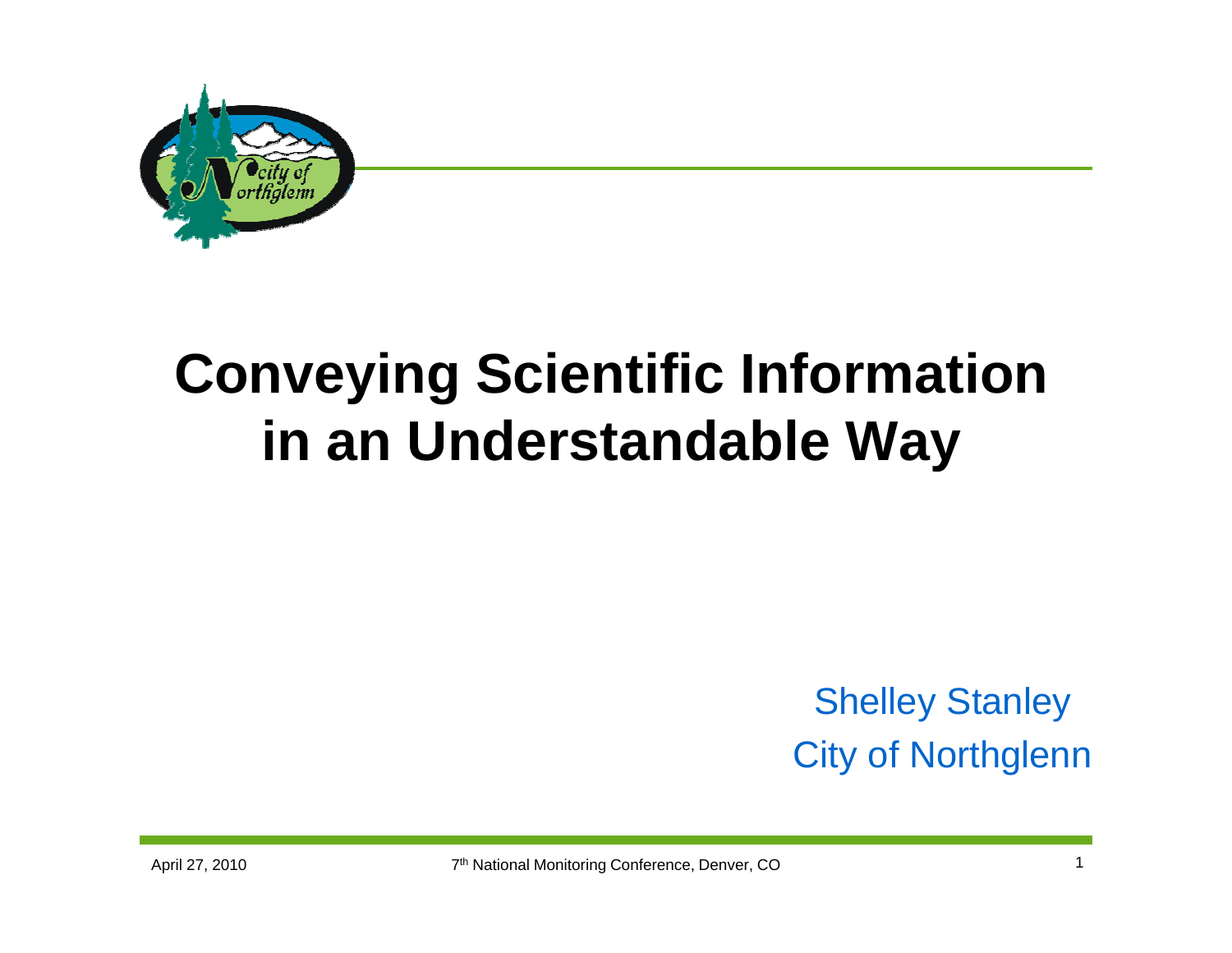

### **But I'm a scientist…**

• Presentations to the public and/or decision makers are part of the job *- whether we like it or not*.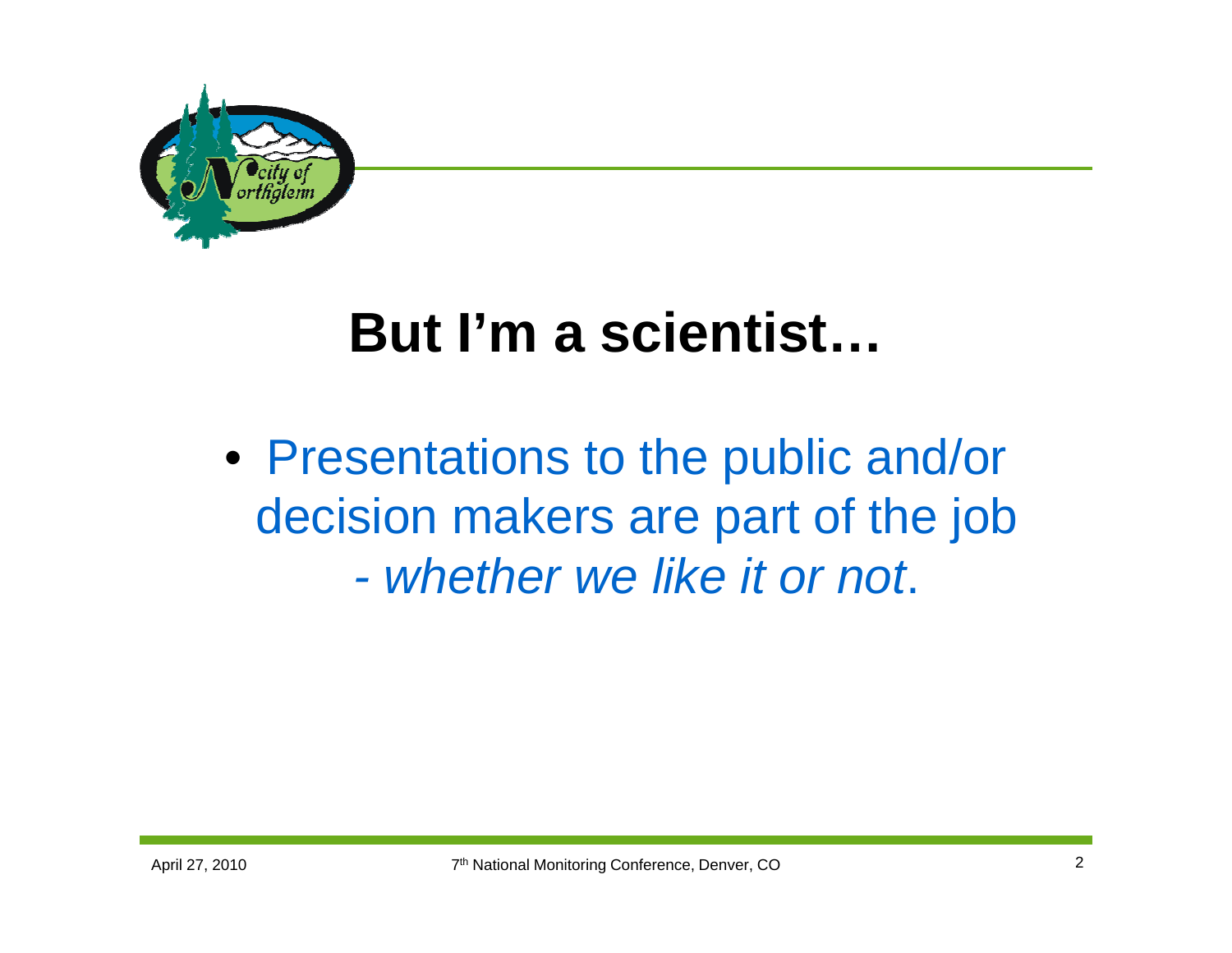

## **How do you convey science to convey local decision makers?**

• Leaders need to understand the issues so that they can make good policy decisions.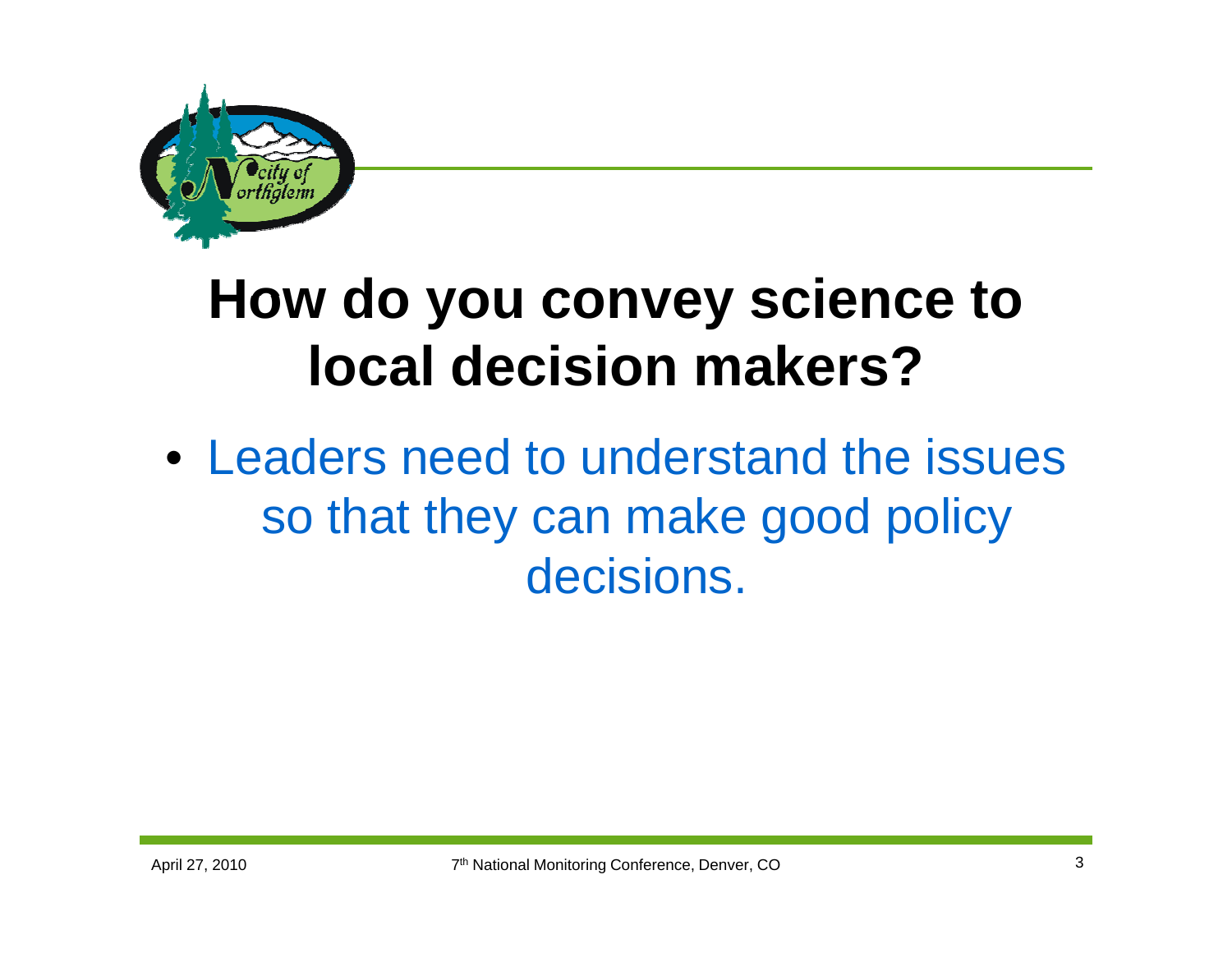

# **Presenting to City Council**

- There are good ways … and not so good ways.
- Emotions may flare and situations may just get out of control.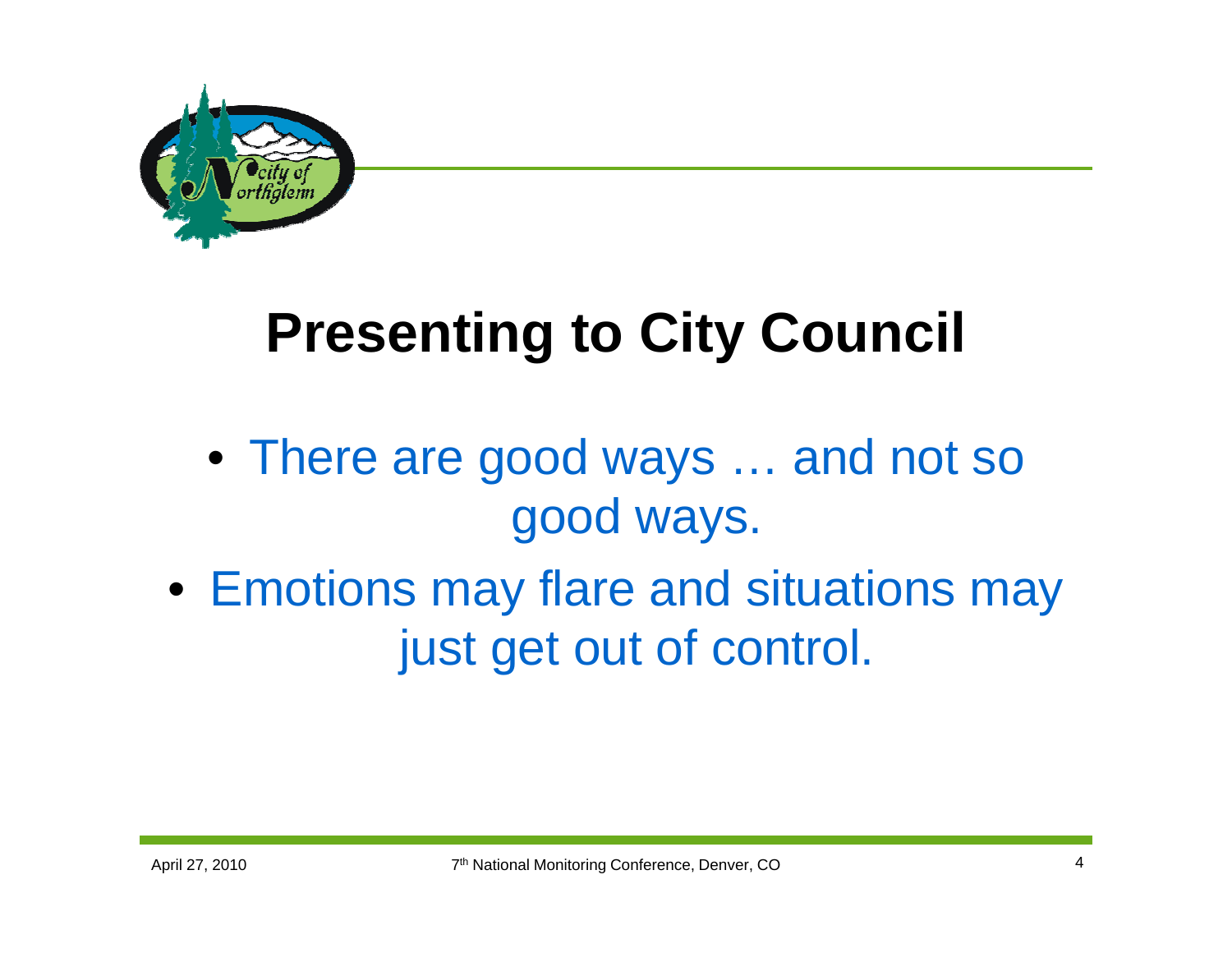

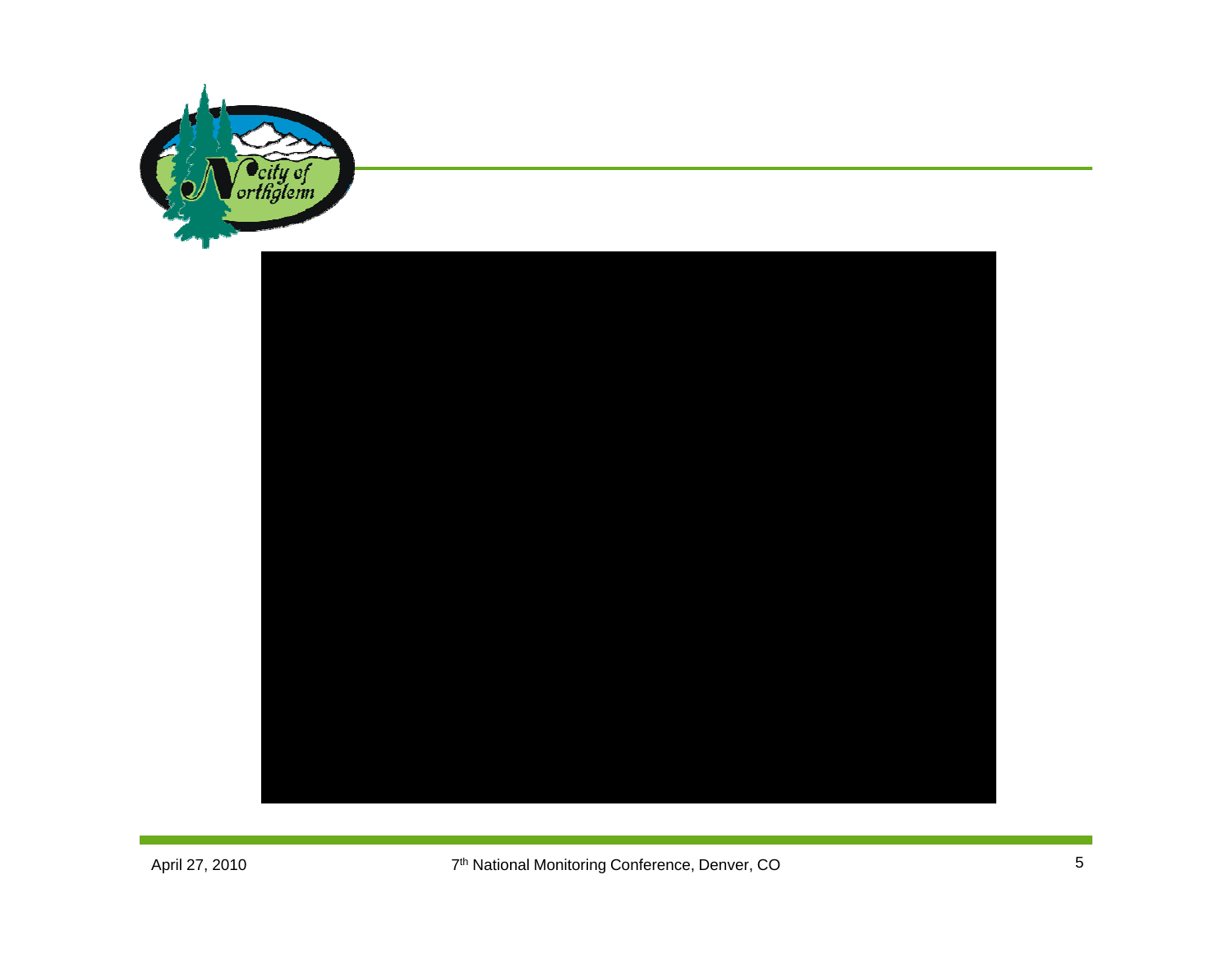

#### • Make sure your technology is working

- Computer
- Power Point or other presentation program
- Microphone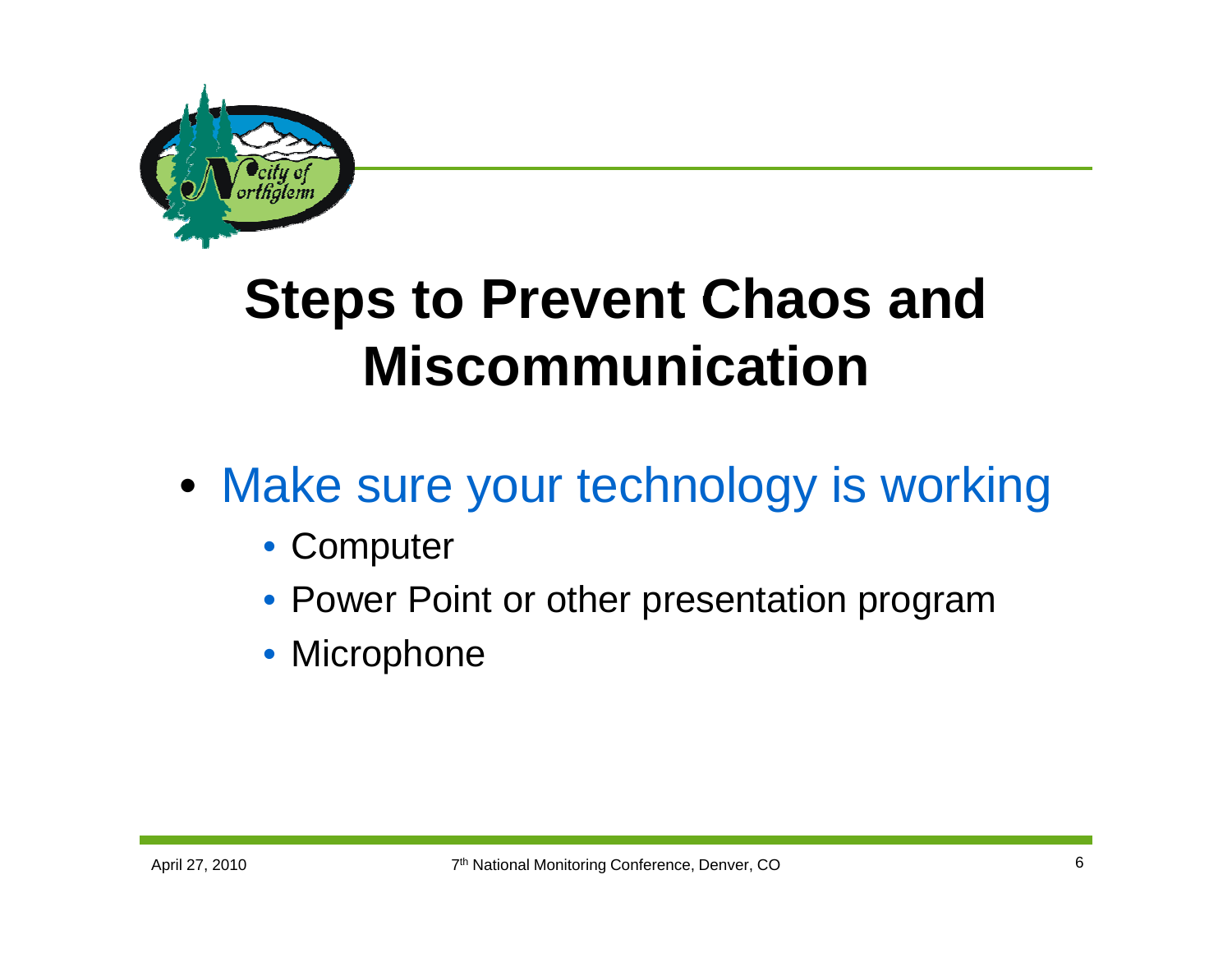

#### • Check out the room for logistical issues

- $\bullet$  Blind spots
- Hearing or noise issues
- Lighting issues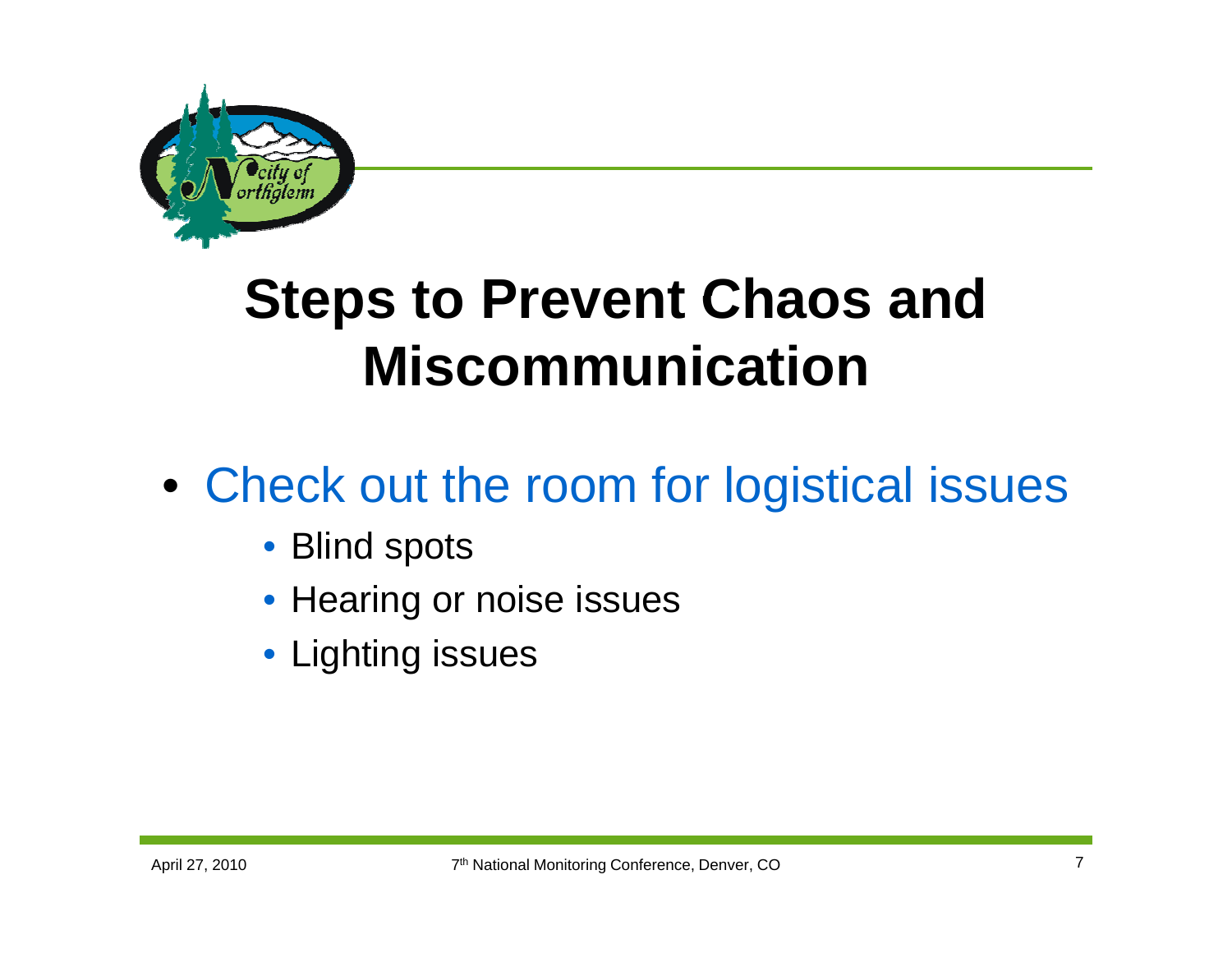

- Make a simple and relevant presentation
	- Have 5 to 8 slides
	- Control your message and keep it simple, light and tight.
	- Do NOT use jargon or acronyms
	- A good rule of thumb is 10-15 minutes for a presentation .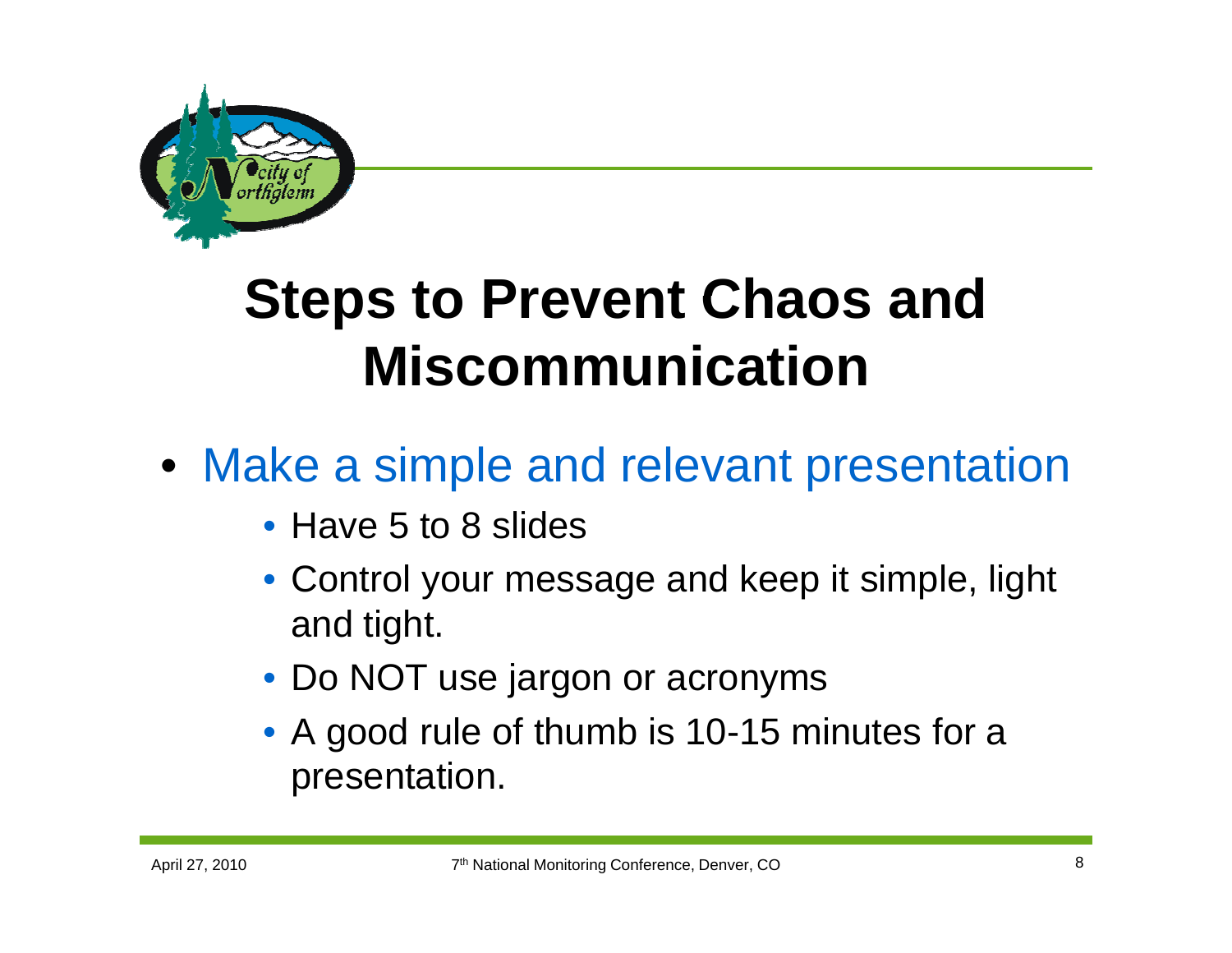

- How does this issue impact the community they represent?
- Link science to economic, political and social issues as well as public values and concerns.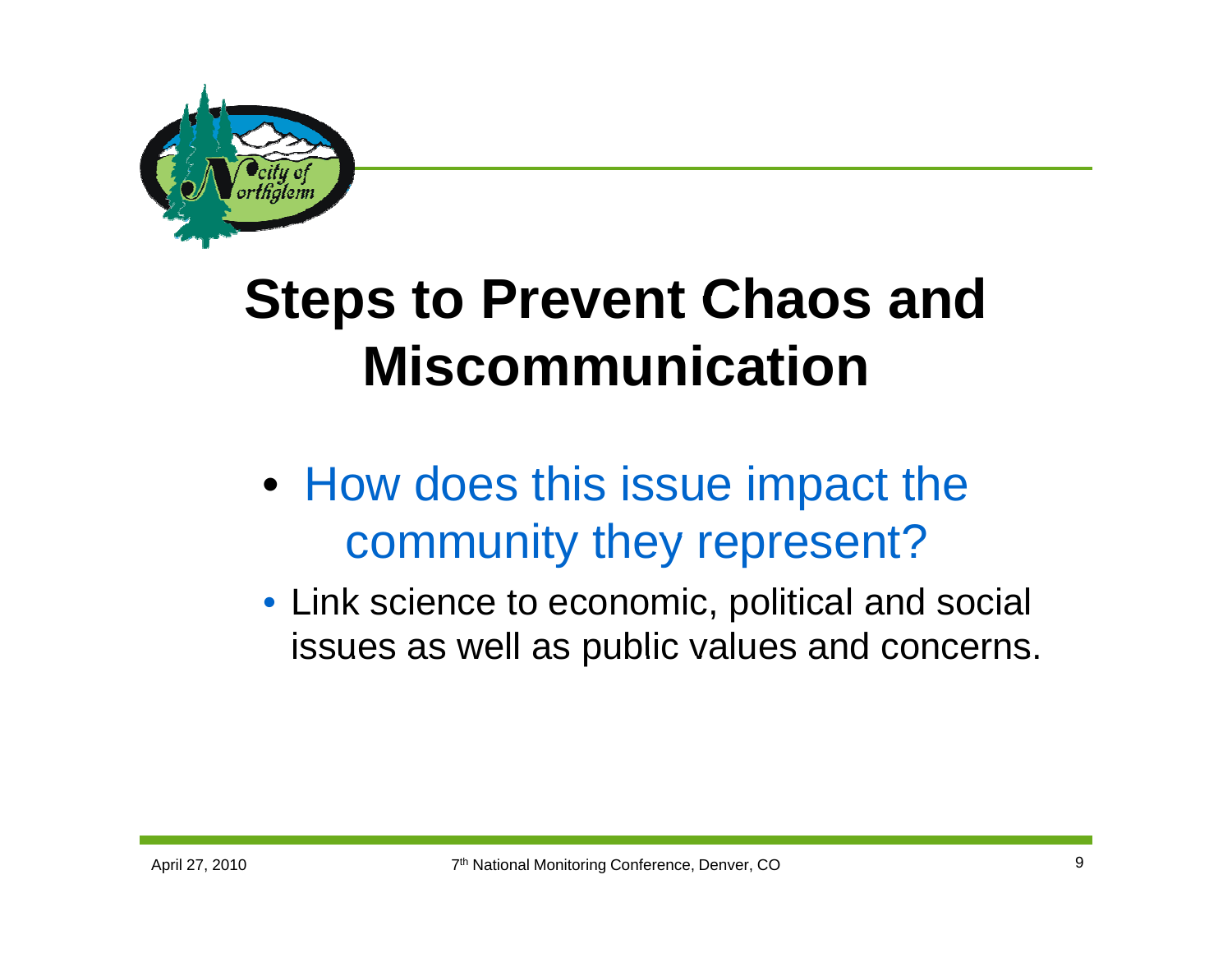

- Convey the information in a way that is clear and not misleading
	- Poorly-understood information leads to bad public policy.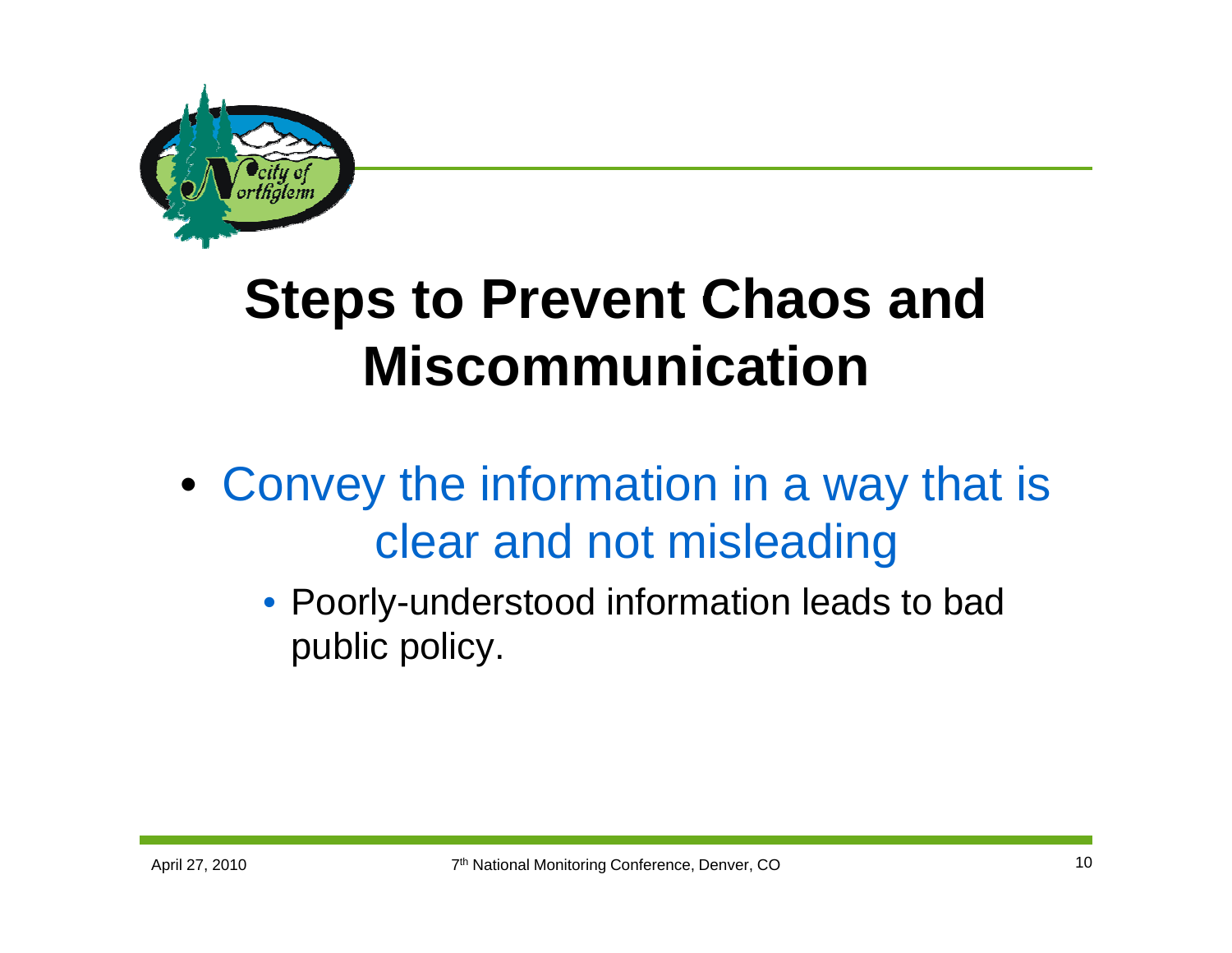

• Summarize the the main message again at the end of presentation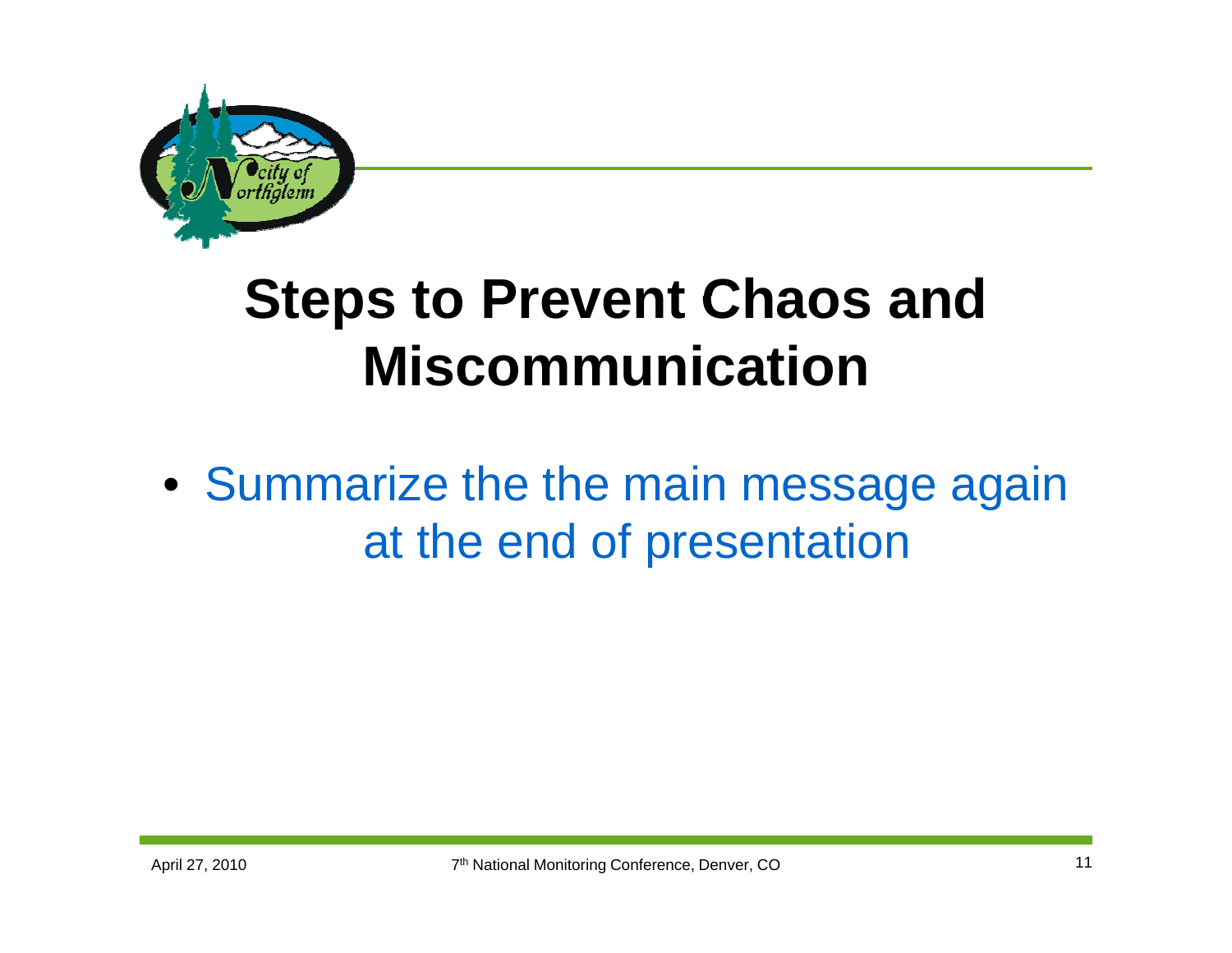

# **Some People Come in With <sup>a</sup> Set ome Opinion on the Issue**

- Be prepared for them.
- Be honest and prepared for questions or additional one-on-one conversations.
- Suggest that it might be appropriate to extend the conversation to a study session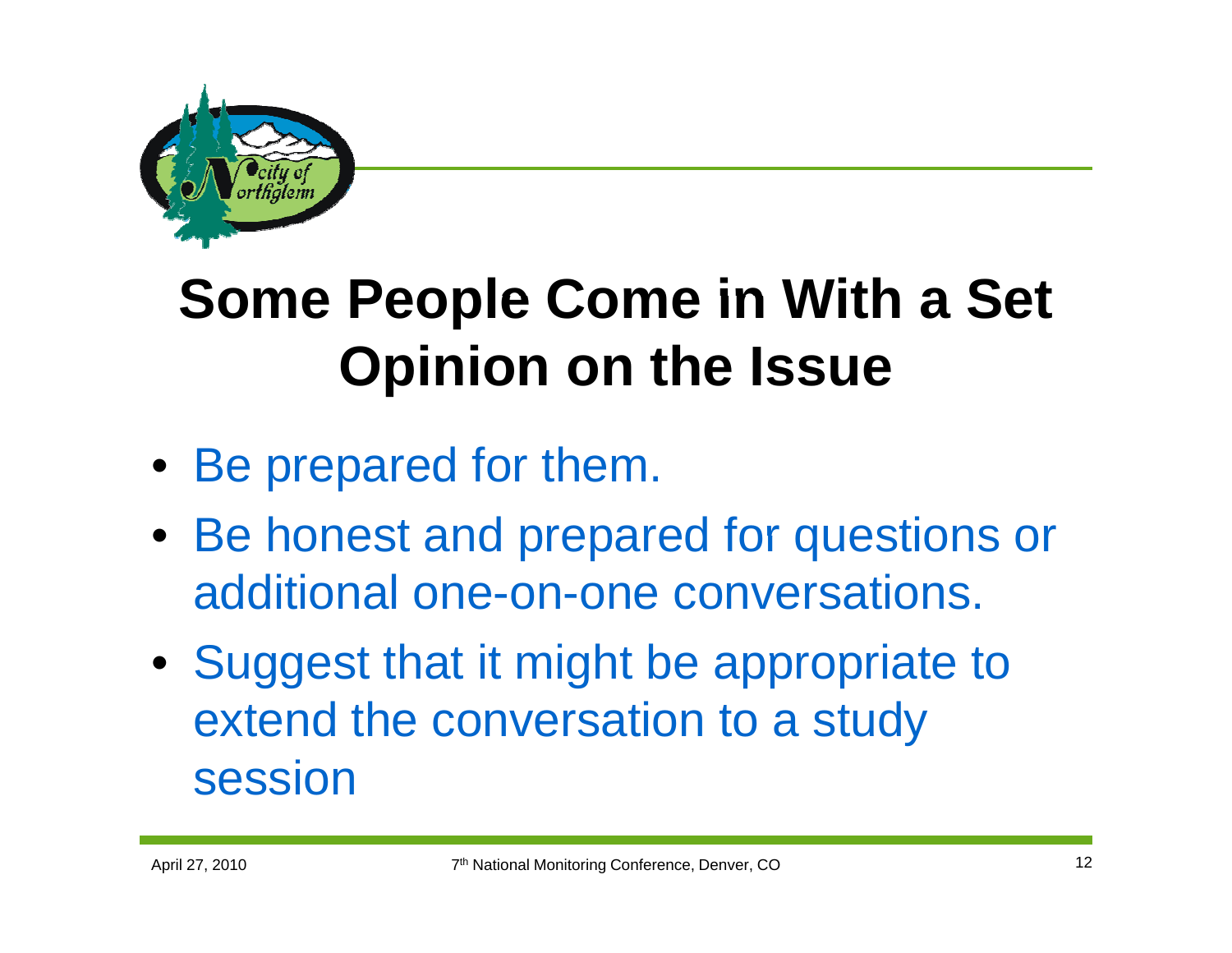

### **Good Presentation**

• Now, here's a few examples of more effective presentations.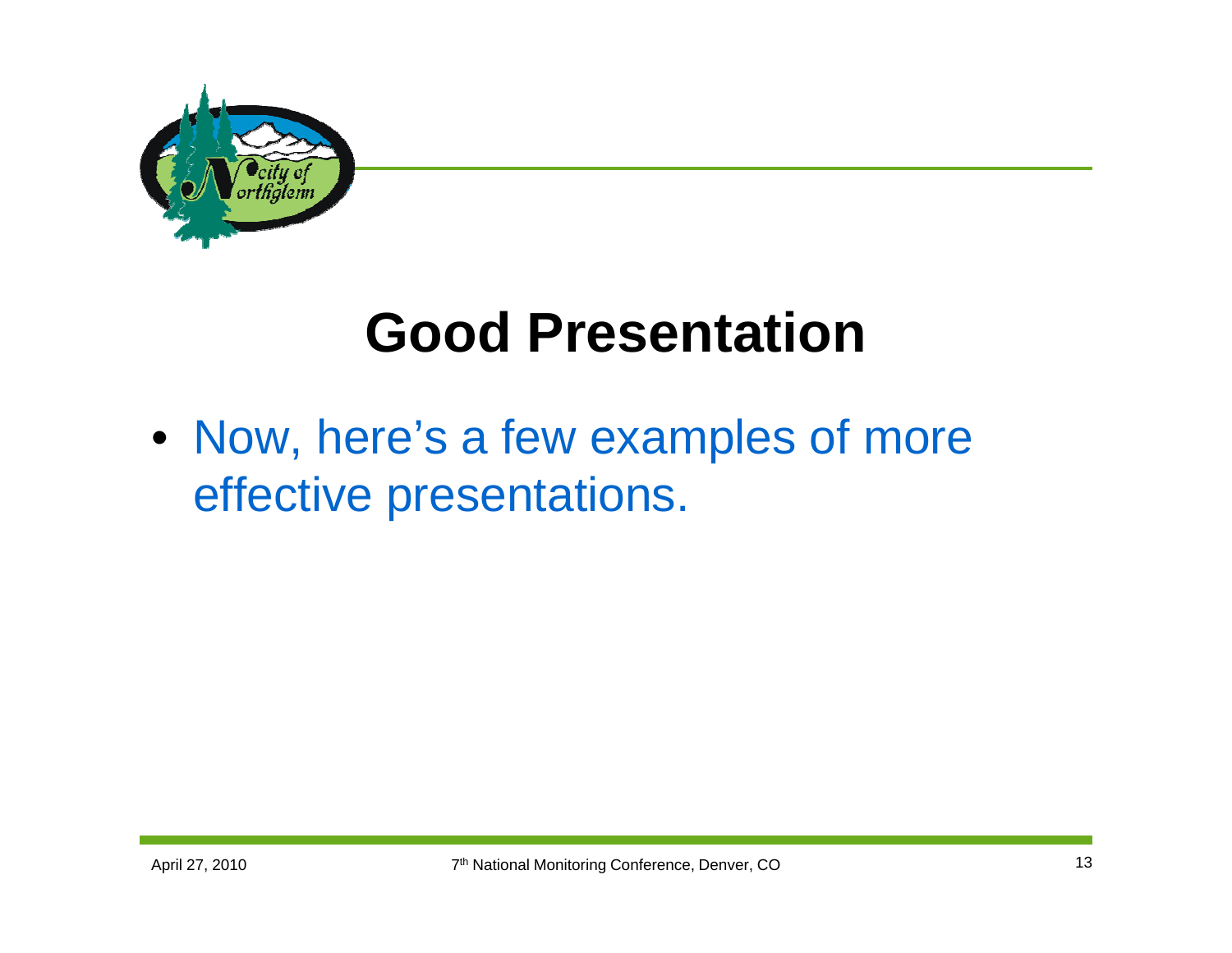